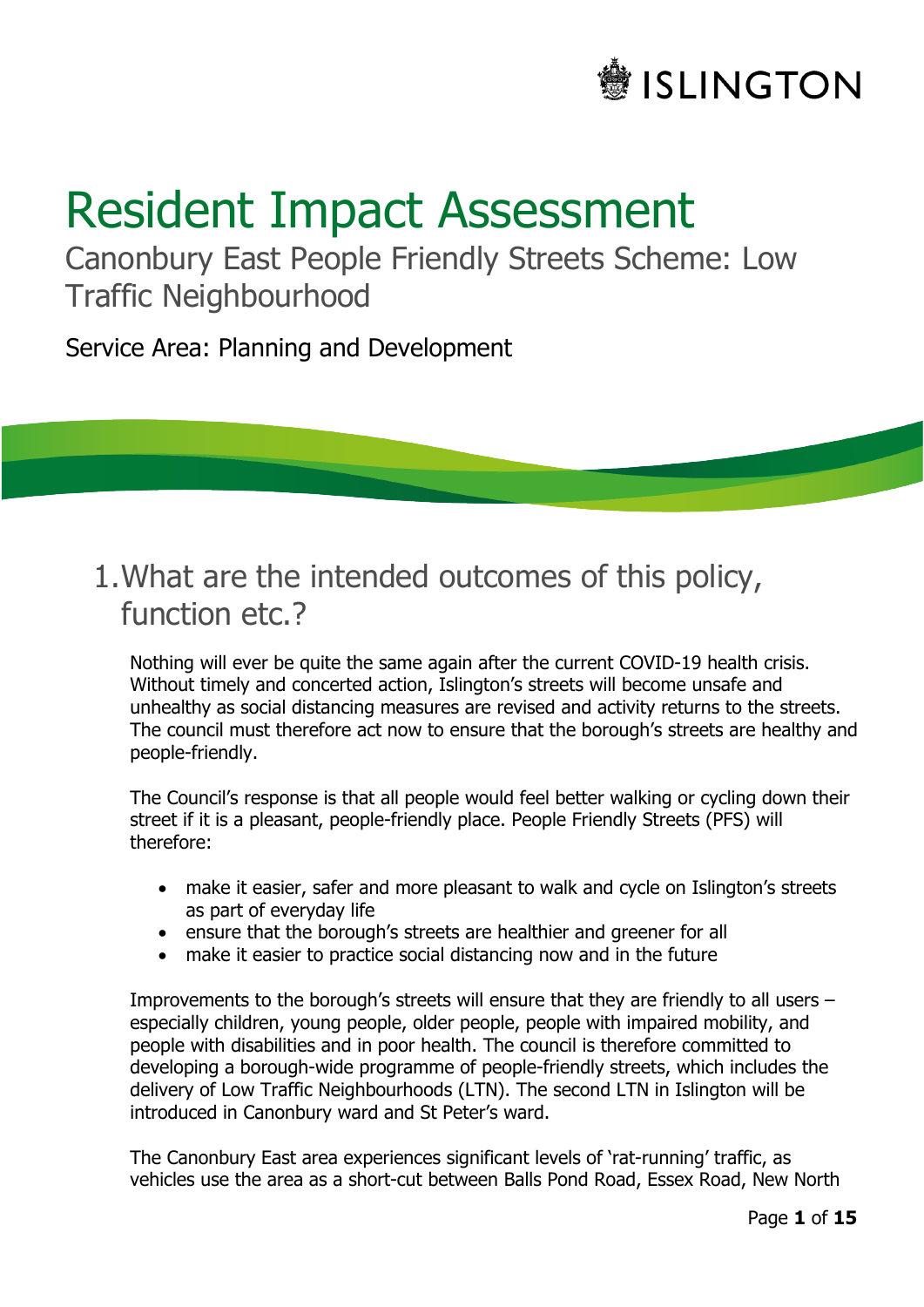Road, Baring Street and Southgate Road. The Canonbury East LTN will be the second to be delivered in the PFS Programme. It will be introduced under an Experimental Traffic Order (ETO) which will be implemented from Monday 27 July 2020.

Local people know their own neighbourhoods best. The first stage of public early engagement with the council's PFS programme began on 29 May 2020 using the Commonplace online platform to gather local insight into road issues across the council. The LTN schemes, including at Canonbury East, will be implemented on a trial basis (under the above mentioned ETO), and will be reviewed in light of monitoring and feedback from local people, including a full public consultation approximately a year after the implementation of the trial.

The implementation of a borough-wide programme of PFS will support the council's objective of achieving net zero carbon emissions in Islington by 2030. It will also contribute to the delivery of a Fairer Islington by: making it easier and safer for people to travel on foot, by bicycle and public transport; supporting people to live healthier lives; supporting local shops, markets and businesses; and enabling residents to remain socially active and connected to their community.

This RIA relates to the implementation of the Canonbury East LTN in the Canonbury and St Peter's Wards.

# 2. Islington Residents Profile

The Canonbury East LTN is located within the ward of St Peter's and Canonbury.

Who is going to be impacted by this change i.e. residents / service users / tenants?

|                | London<br>Total:<br>8,173,941 | Islington<br>Total:<br>206,125 | Canonbury<br>Ward<br>Total:<br>9,431 | St Peter's<br>Ward<br>Total:<br>14,072 |
|----------------|-------------------------------|--------------------------------|--------------------------------------|----------------------------------------|
| Gender: Female | 51%                           | 51%                            | 51%                                  | 49%                                    |
| Gender: Male   | 49%                           | 49%                            | 49%                                  | 51%                                    |
| Age: Under 16  | 20%                           | 16%                            | 16.4%                                | 14.7%                                  |
| Age: 16-24     | 12%                           | 14%                            | 10.6%                                | 13.3%                                  |
| Age: 25-44     | 36%                           | 42%                            | 42.5%                                | 43.3%                                  |
| Age: 45-64     | 21%                           | 19%                            | 20.1%                                | 19.6%                                  |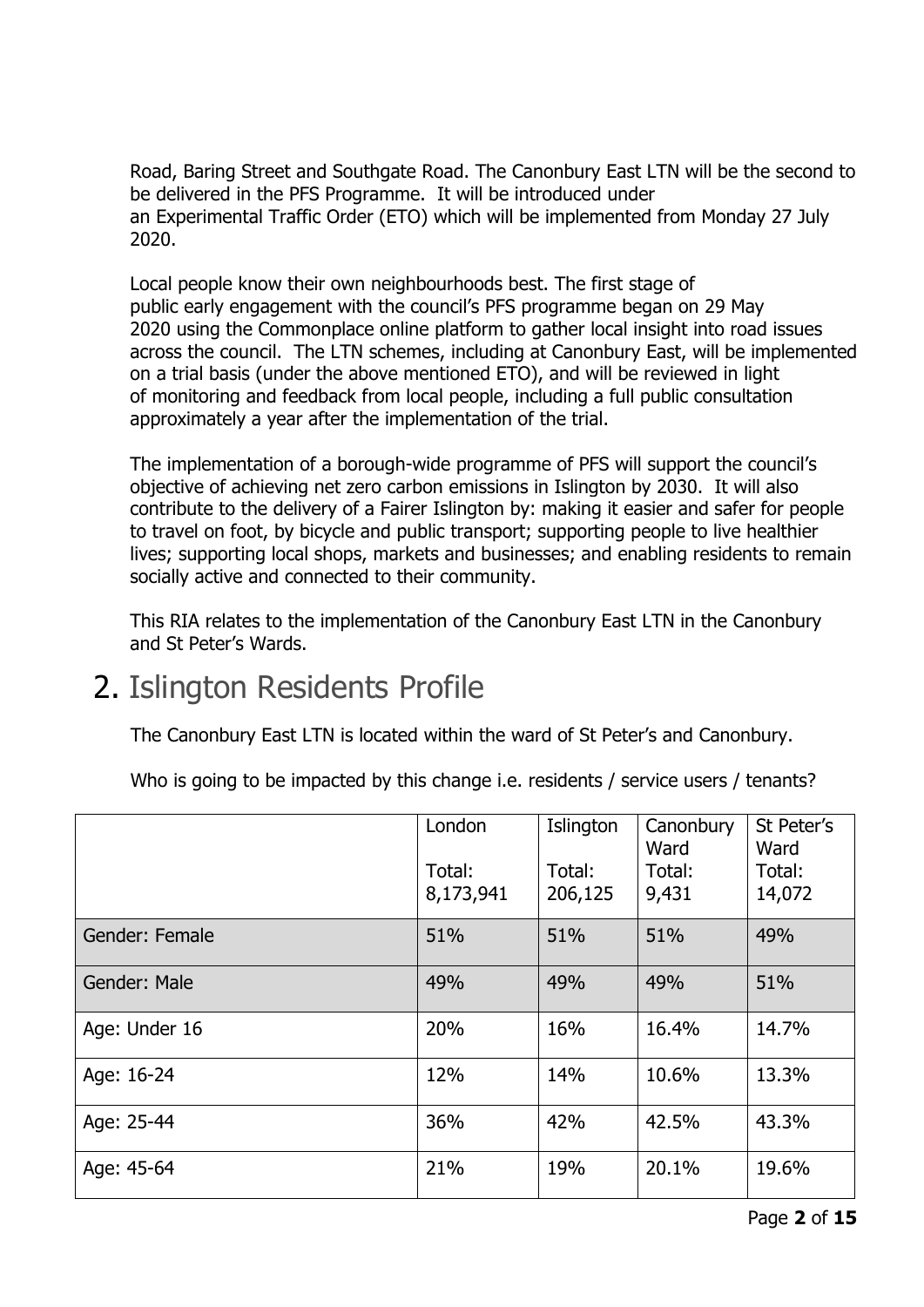| Age: $65+$                      | 11%   | 9%  | 10.4% | 9.1%  |
|---------------------------------|-------|-----|-------|-------|
| <b>Disabled</b>                 | 14%   | 16% | 4.8%  | 4.4%  |
| Ethnic group: BME               | 40%   | 32% | 28.2% | 35%   |
| Ethnic group: White             | 60%   | 68% | 71.7% | 65%   |
| Religion or belief: Christian   | 48.5% | 40% | 43%   | 43.3% |
| Religion or belief: Muslim      | 12%   | 9%  | 8.6%  | 9.5%  |
| Religion or belief: Other       | 10%   | 4%  | 3%    | 3.2%  |
| Religion or belief: No religion | 10%   | 4%  | 29.9% | 30%   |
| Religion not stated             | 8.5%  | 17% | 15.5% | 14%   |

Source: 2011 Census data available at:<https://www.nomisweb.co.uk/>

#### Profile analysis

There are more people who identify themselves as having a disability in Islington than the London average. The larger percentage of Islington people who have a disability is particularly significant for this RIA and is referred to in the assessment of equalities impacts.

The project area covers the ward of St Peter's and Canonbury. Socio-economic and disability data indicates that St Peter's Ward has more deprivation than the Islington average and is rated as  $4<sup>th</sup>$  in the borough. Canonbury ranks  $13<sup>th</sup>$  most deprived in Islington.

There is also a slightly higher than average of disabled residents, with the Islington average being 4.2%, St Peter's 4.4%, Canonbury 4.8%.

There is a slightly higher than average of BMEs in the St Peter's ward, with the Islington average being 32% and St Peter's 35%. The proportion is lower in Canonbury with 28.2%.

Whilst private cars, taxis, and private hire vehicles can be an important means of transport for disabled people, the main means of transport used by disabled Londoners at least once a week are walking (78%), bus (55%), car as passenger (44%) and car as driver (24%.)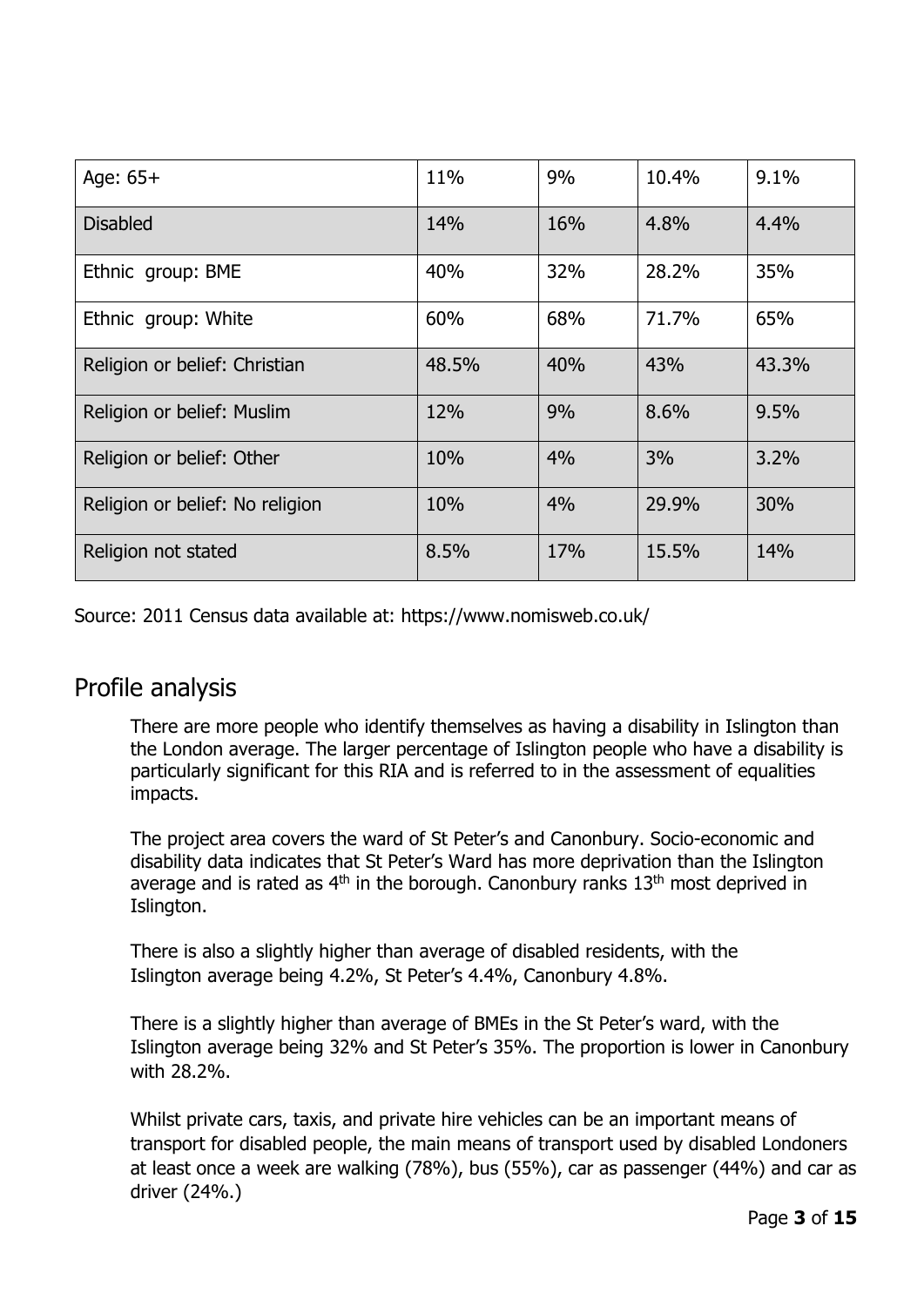# 3.Equality impacts of Canonbury East Low Traffic **Neighbourhood**

#### **Overview**

The implementation of the Canonbury East LTN would deliver positive impacts overall in terms of supporting public health, improved air quality, and accommodating and enabling active travel. Canonbury East LTN has the potential to contribute to creating a Fairer Islington by: supporting local shops and businesses; making it easier and safer for people to travel on foot, by bicycle and public transport; supporting people to live healthier lives; and enabling residents to remain socially active and connected to their community. 

The main beneficiaries of the response will be people walking, cycling or using mobility scooters or cycles adapted for disabilities by removing through-traffic from the scheme area and reducing road danger.

On balance the council has a responsibility to its residents to ensure that the Equalities Act is upheld in all its work and projects.

This assessment considers both positive and negative impacts of the proposals whereby in some instances a balanced view is taken between positive and negative impacts, in particular where the impacts are considered to have both a positive and negative impact on one group with protected characteristics, especially where there is variation between the requirements of different individuals within an equalities group. For example, while some disabled people may rely on cars for mobility there are also many disabled people who use other modes and therefore for most groups the impacts will be a mix of positive and negative depending on the particular mode of travel generally used.

# This RIA

This RIA identifies general positive and negative impacts for equalities groups and details the specific positive and negative impacts of the Canonbury East Low Traffic Neighbourhood.

During the lockdown, public transport trips have significantly fallen across London due a reduction in the demand for travel and the need to maintain social distancing which severely restricts public transport capacity. As the lockdown eases incrementally social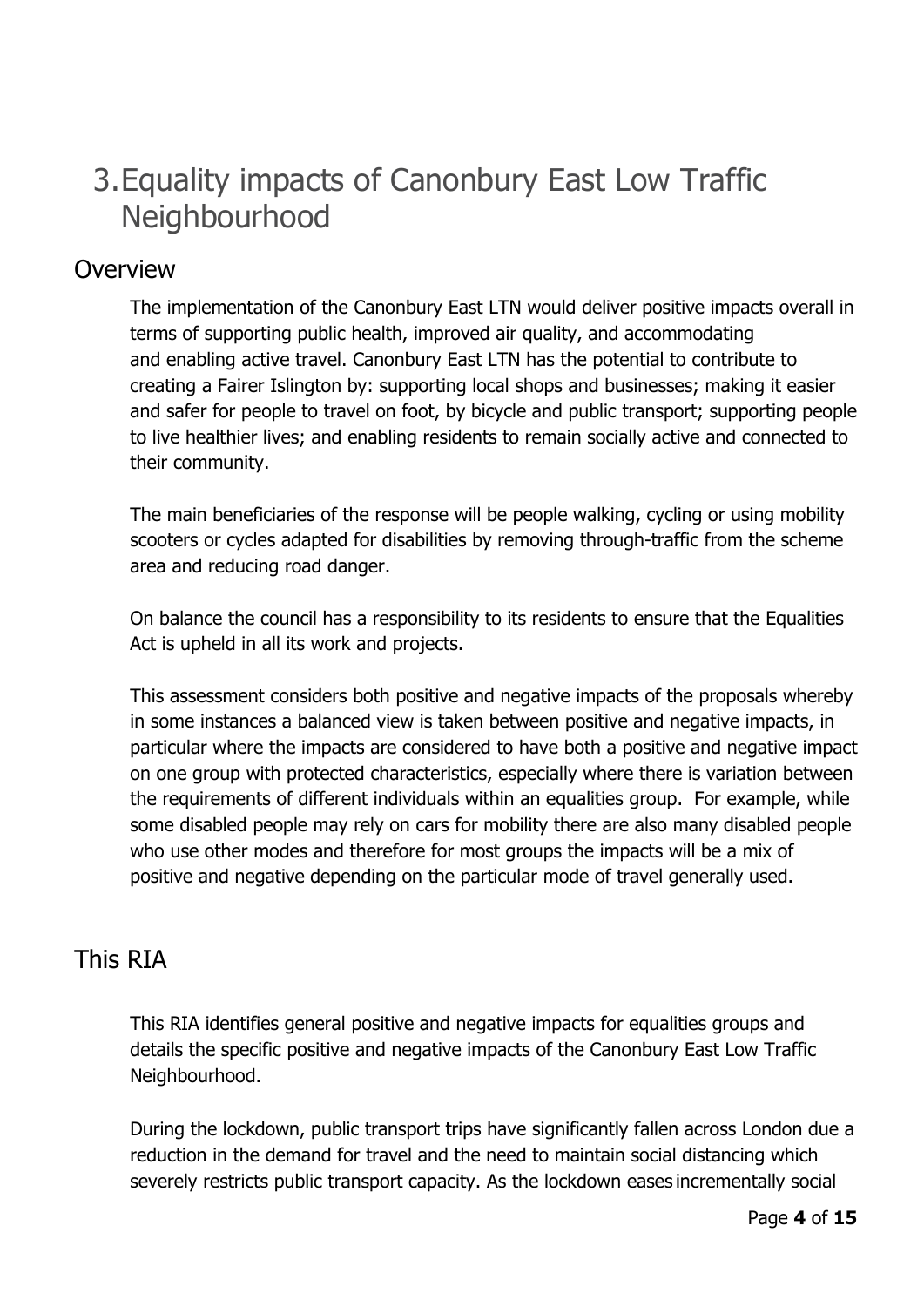distancing rules are likely to remain for some time. More people could be drawn to driving resulting in increased congestion on roads, increased pollution and conflicts with pedestrians and people using cycles.

Islington has one of the lowest proportions of car ownership per household in the country, with 65% of households having no access to a car<sup>1</sup>. TfL has analysed that two thirds of car journeys in London can be walked or cycled<sup>2</sup> - this proportion is likely to be even greater in an inner London borough like Islington. This has two implications: that a majority of people in Islington rely on walking and cycling for their daily trips rather than driving, and that many existing car journeys could be shifted to walking and cycling, with public health and air quality benefits for all Islington residents.

Given the reasons above, more space needs to be allocated to active travel modes. These modes make a significant contribution to reducing road traffic congestion and improving health. They are also an affordable way of getting around.

# a. Generally positive impacts

Successful implementation of the Canonbury East LTN should deliver the creation of streets that welcome people from all walks of life and represent a fairer balance of different modes of travel.

The Canonbury East LTN will reduce road danger and improve accessibility, which should provide benefits to all residents with protected characteristics. The measures should also reduce the negative impacts of traffic, improving air quality, reducing injuries from road traffic collisions and community severance.

The design of the scheme has been developed with the aim to improve Canonbury East Streets as aligned with the [healthy streets indicators:](https://tfl.gov.uk/corporate/about-tfl/how-we-work/planning-for-the-future/healthy-streets)

- Pedestrians for all walks of life: As a result of this scheme all types of pedestrians will benefit from an increased level of road safety as a result of the reduction in vehicles traveling through Canonbury East
- Easy to cross: as a result of this scheme there will be considerably less traffic on many roads in Canonbury East. This will mean that there are more opportunities to cross informally and formal crossings will be safer for pedestrians.
- Not too noisy: the reduction in traffic on main roads will also lead to a reduction in noise pollution
- People choose to walk and cycle: it is anticipated that as a result of the reduction in vehicle traffic on the roads of Islington it will empower people with protected characteristics to cycle as a big obstacle to cycling for many people is fear of traffic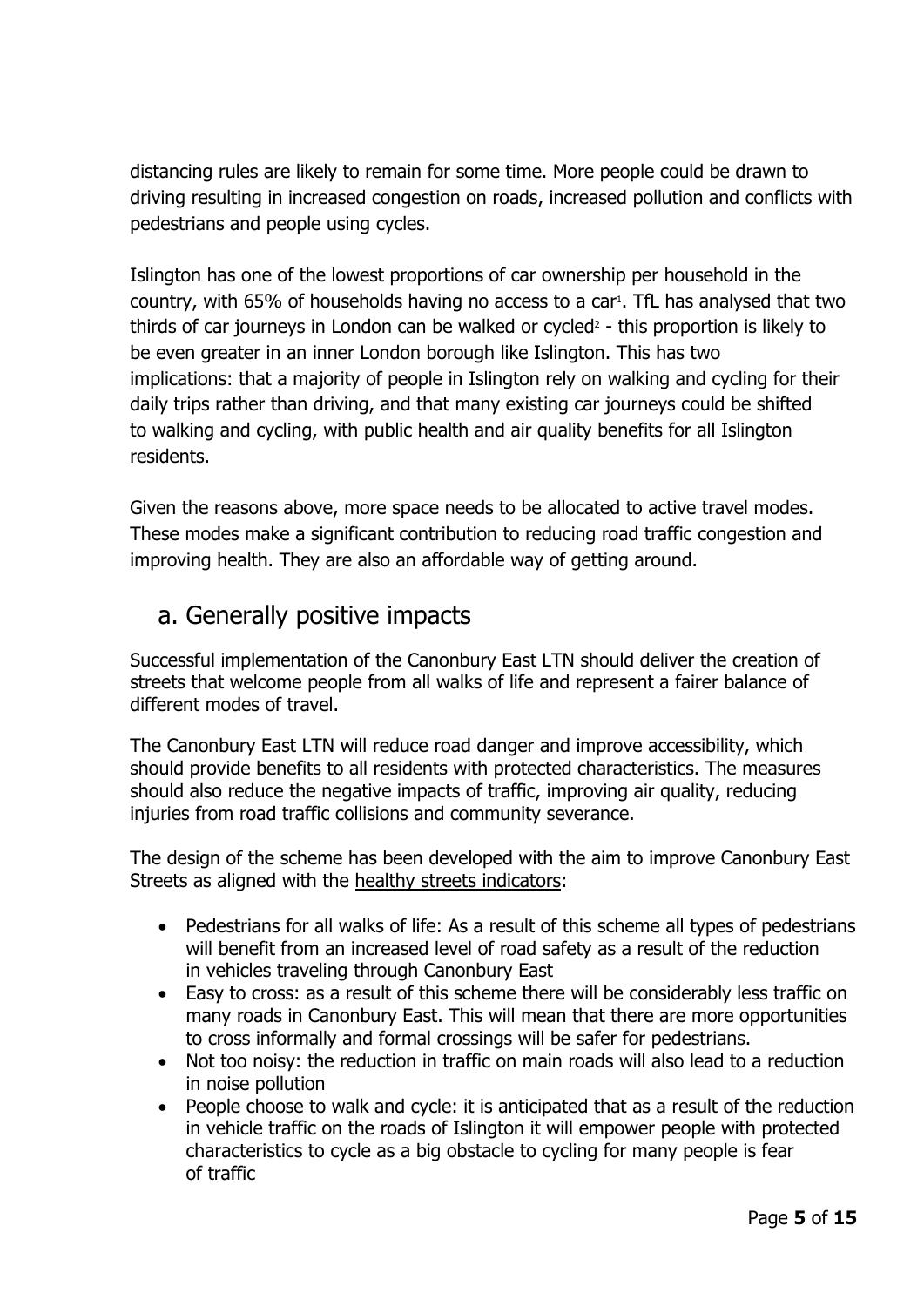- Clean air: cars and other motor vehicles are a major source of air pollution the reduction of traffic on Canonbury East roads is anticipated to lower the air pollution in Canonbury East which is a largely residential area.
- People feel safe: motor vehicles are a source of danger to pedestrians and cyclists traveling on the roads. The reduction in motor vehicles is expected to make people feel safer when walking and cycling thereby empowering people to do so.

Below these generally positive impacts are made specific in how they could materialise for people with protected characteristic.

# b. Specific positive impacts

#### Protected Characteristic: Age

Canonbury East LTN area is a densely populated and built-up area with a scarcity of open spaces.

An increase in walking and cycling benefits children in terms of reducing childhood obesity.

The Fair Futures Commission found that some of the barriers to children and young people travelling independently revolved around concerns for personal safety. Reduced road danger should facilitate independent travel for children and young people, which is crucial to healthy child development.

Older people, who have higher instances of disabling conditions such as mobility impairment, deafness or blindness will benefit from reduced traffic and road danger because of the lower volumes of cars traveling through the area. In addition, older people are also more likely to live with dementia and will benefit from reduced noise pollution.

The Canonbury East LTN will create improved conditions for cycling, particularly benefitting those older or younger residents with less balance who may want to choose adapted cycles away from traffic.

Air pollution from cars has a significant impact on younger people who are closer to the car exhaust level and who have lungs that are still developing, a growing body of research demonstrates that this impact can result in significant health complications later in life impacting on their life expectancy and quality of life.

Older and younger people will benefit from safer crossings in particular because they can take longer to cross the road than the average aged person.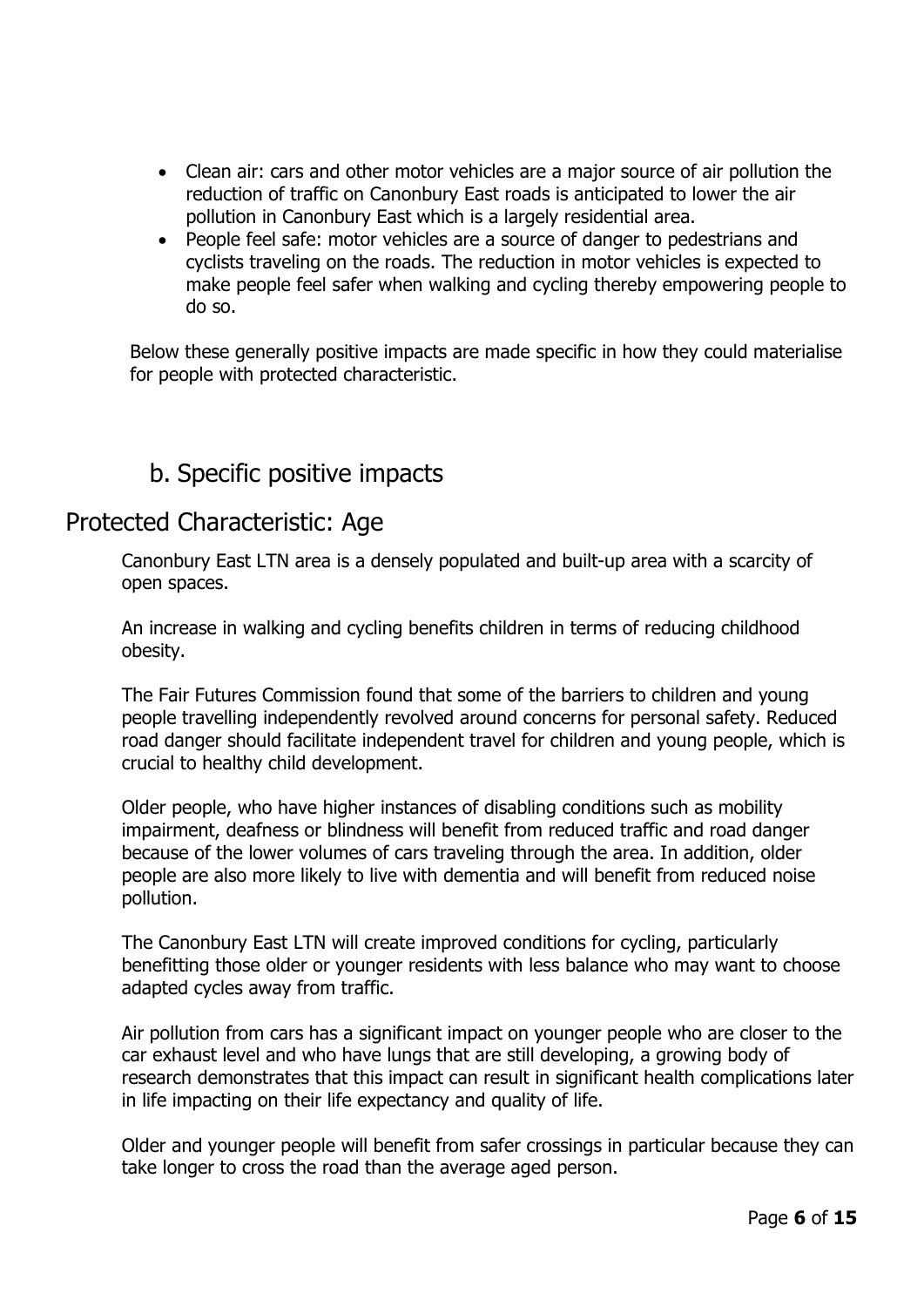# Protected Characteristic: Disability

Compared to the London and Islington average, a higher proportion of people in Canonbury East identify themselves as being disabled.

Pedestrian enhancements could be of particular benefit to people with a disability in terms navigating an urban environment, including but not limited to those using walking aids, wheelchair or mobility scooter.

In residential areas, those with cognitive disabilities could benefit from reduced levels of noise pollution, supported by the neighbourhood walking and cycling improvements and the removal of through-traffic.

Research has shown that one of the main reasons that disabled people do not cycle more is due to inaccessible infrastructure, even though 75% of disabled cyclists report that they find cycling easier than walking. The proposals in Canonbury East will greatly improve conditions for disabled cyclists by reducing road danger without the need for further traffic calming measures.

In this way, providing better conditions for cycling can empower more disabled people to cycle, particularly those with less balance who may want to choose adapted cycles away from traffic. All modal filters in Canonbury East have been designed in a way that is inclusive and accessible to larger cycles such as tricycles and cargo cycles in line with the London Cycling Design Standards.

#### Protected Characteristic: Gender reassignment

No specific impacts identified.

#### Protected Characteristic: Pregnancy and maternity

Reduced volumes of traffic and speeds will create a less stressful environment, supporting a healthy pregnancy.

Parents and carers with prams will benefit from a better walking environment and reduced traffic flows when crossing roads, especially in the vicinity of schools.

Parents who use bicycles or cargo cycles for family mobility will benefit from traffic filtering. The road closures will be designed in a way that is permeable and accessible to larger cycles. It is also anticipated that increased safety for cyclists will empowering parents to use cargo bikes who don't currently use them.

The modal filters will create informal play space for children specifically around closure locations where there will be very low traffic following implementation.

#### Protected Characteristic: Race

Developing research has concluded that Black, Asian and Ethnic Minority people are twice more likely to die of coronavirus in the UK than white people making them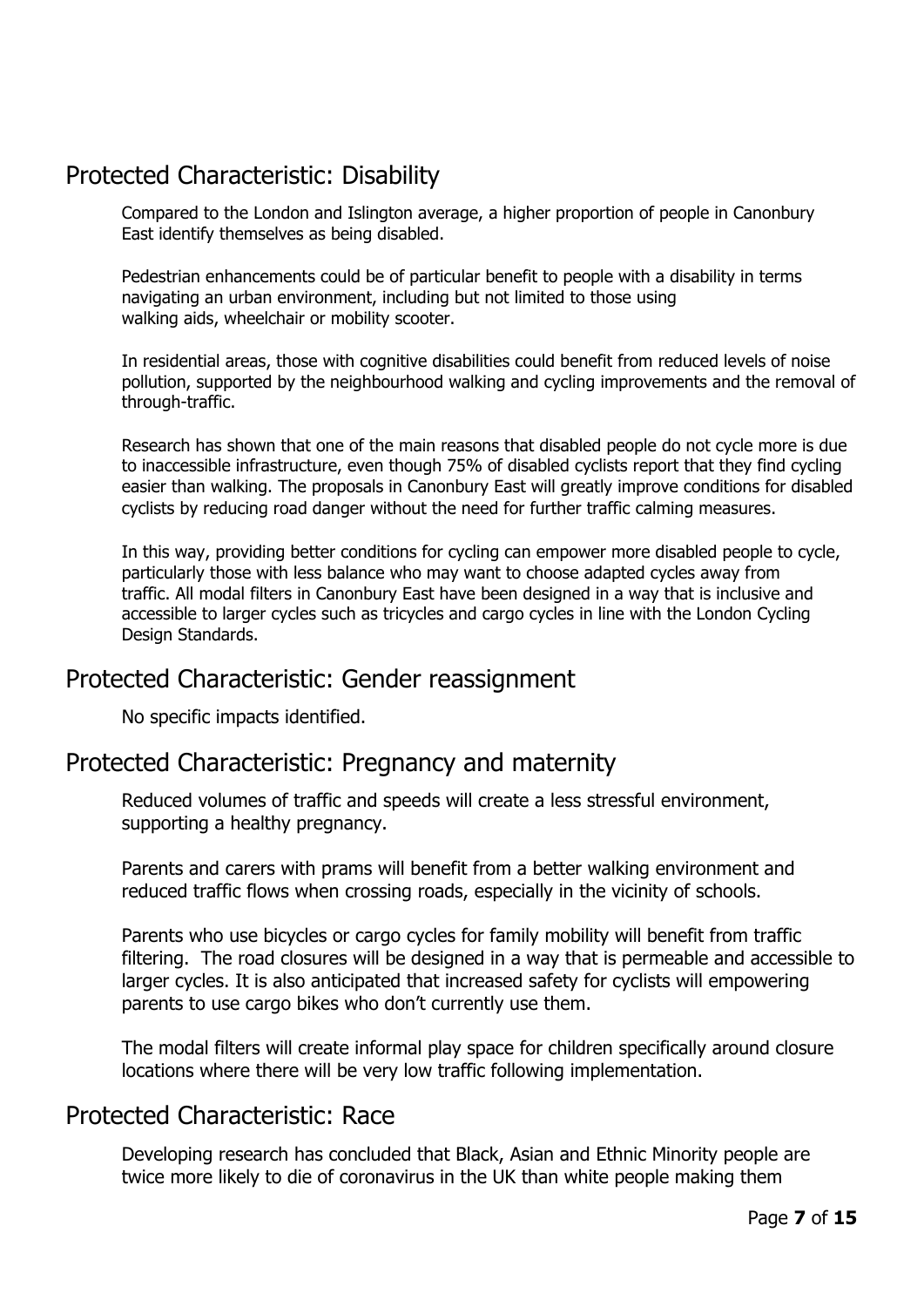specifically more vulnerable since the pandemic. As prescribed by Central Government guidance creating safe cycle routes provides an alternative means of travel to public transport as the country emerges from the health emergency. The Canonbury East proposals will create opportunity for safe social distancing.

The Canonbury East measures will decrease the traffic on roads within Canonbury East which will reduce road danger and thereby empower more cycling among BAME people who are underrepresented among people who cycle for transport and for exercise.

#### Protected Characteristic: Religion or belief

No specific impacts identified.

#### Protected Characteristic: Sex

Women - who are more likely than men to be moving through public space with baby prams, and expectant mothers and mothers with young children - may also particularly benefit from improved walking and cycling conditions and reduced traffic levels.

In London, women are less represented than men in cycling, and lack of cycle infrastructure disproportionally impacts women, attributable in part to a more risk averse attitude to mixing with traffic. Reduced traffic and new cycle infrastructure will therefore benefit and empower more women to cycle.

#### Protected Characteristic: Sexual orientation

No specific impacts identified.

#### Protected Characteristic: Socio-economic status

Car ownership is generally correlated to household income in London. Therefore, less affluent household are less likely to own a car – and be reliant on walking, cycling and public transport. The Canonbury East LTN aims to benefit non car owners.

The greater connectivity via new cycle and walking routes should support social distancing whilst providing better healthy access to employment.

#### c. Potentially general negative impacts

As has been outlined above the Canonbury East LTN measures will have many positive benefits for residents and businesses in the Canonbury East area and specifically for those with protected characteristics as has been broken down above. It is the purpose of this resident impact assessment to also examine any negative impacts on residents, particularly those with protected characteristics to ensure that a robust mitigation plan is in place and so that these negative impacts can be taken into account in decision making on the implementation of the scheme.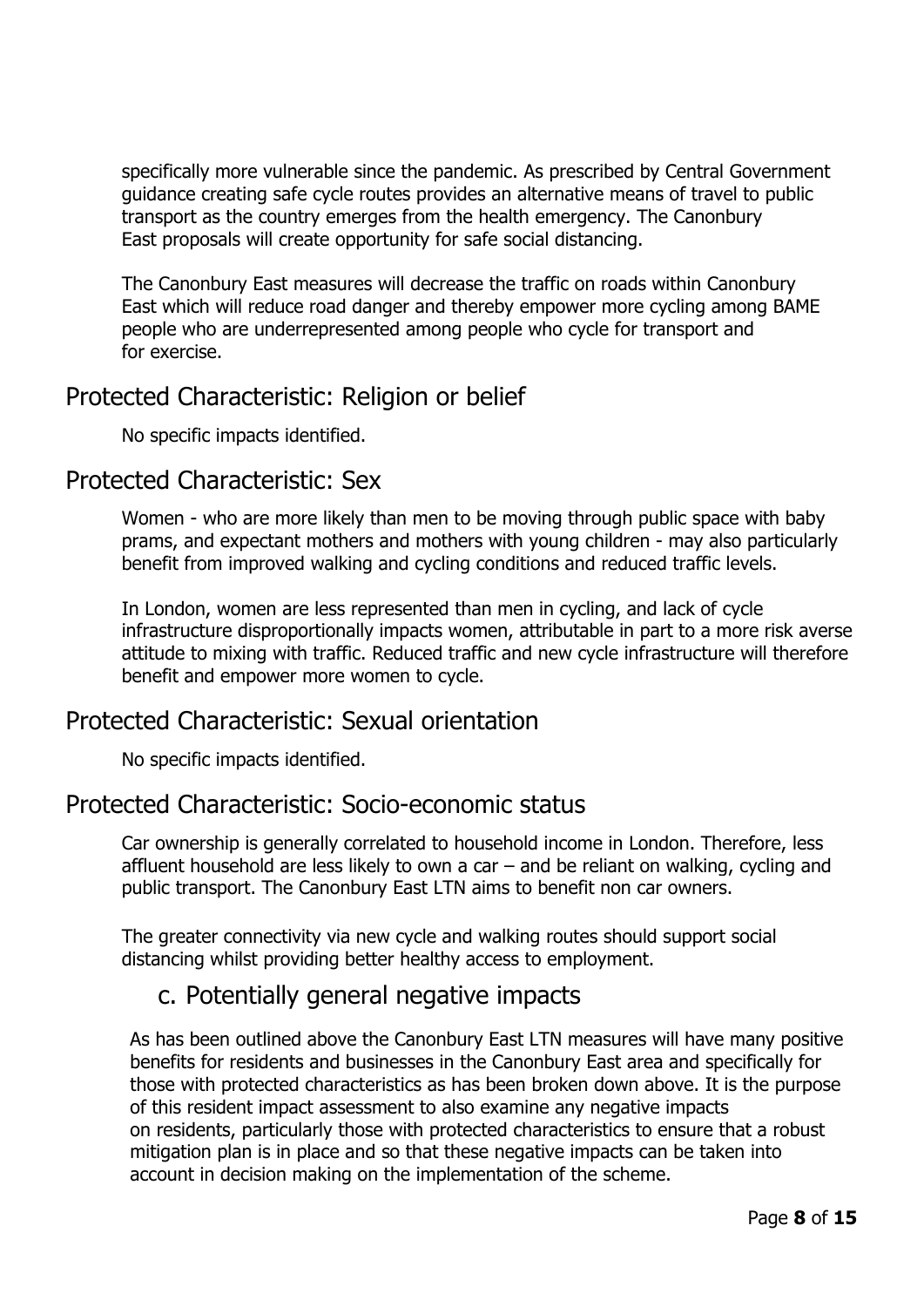Two key negative impacts of the Canonbury East LTN have been identified and considered below:

#### C1: Impact on those who rely on car usage

The purpose of the Canonbury East LTN measures is to create a safer environment to enable walking and cycling for people from all walks of life. However, this must be balanced with facilitating the travel requirements for vulnerable residents including those with disabilities and mobility impairments who may rely on cars to travel.

Following the implementation of the Canonbury East LTN scheme the whole area will be fully accessible to all vehicles traveling into the area. Whether driven by residents, businesses, visitors or deliveries from any direction none of the measures being introduced will stop people from driving to and from the area. However, some routes may need to be changed by driving to and from the nearest main road rather than across local streets.

Vehicle access is maintained to every street and address therefore the changes will not limit the ability of those who rely on cars to travel. However, the changes may result in increased inconvenience for motorists and could result in longer journey times with an increased cost if private vehicle hire or taxis are relied on.

It should be acknowledged that longer routes are more likely to inconvenience some older or disabled residents more than others and these specific impacts on those groups is broken out below.

# C2: The impact of residents who may reside on the main roads surrounding the Canonbury East area (Essex Road, New North Road, Baring Street, Southgate Road, Balls Pond Road)

By design the Canonbury East LTN will restrict through routes in Canonbury East which will encourage non-local journeys to take place on the main road network surrounding the LTN area. In this case those roads are Essex Road, New North Road, Baring Street, Southgate Road and Balls Pond Road. Over two-thirds of car journeys in Islington could be walked or cycled – a shift which can become a reality when walking and cycling conditions are much improved. Although it is expected with the proposed measures that many local trips will be made by walking, cycling and scooting, rather by car, the measures could nevertheless displace traffic onto main roads, which could increase congestion, which would affect bus journey times as well as affecting air quality and community severance.

Increases in congestion, community severance and worse air quality would impact residents living on the main road network or near junctions. Increased bus journey times would have a greater impact on certain groups with protected characteristics who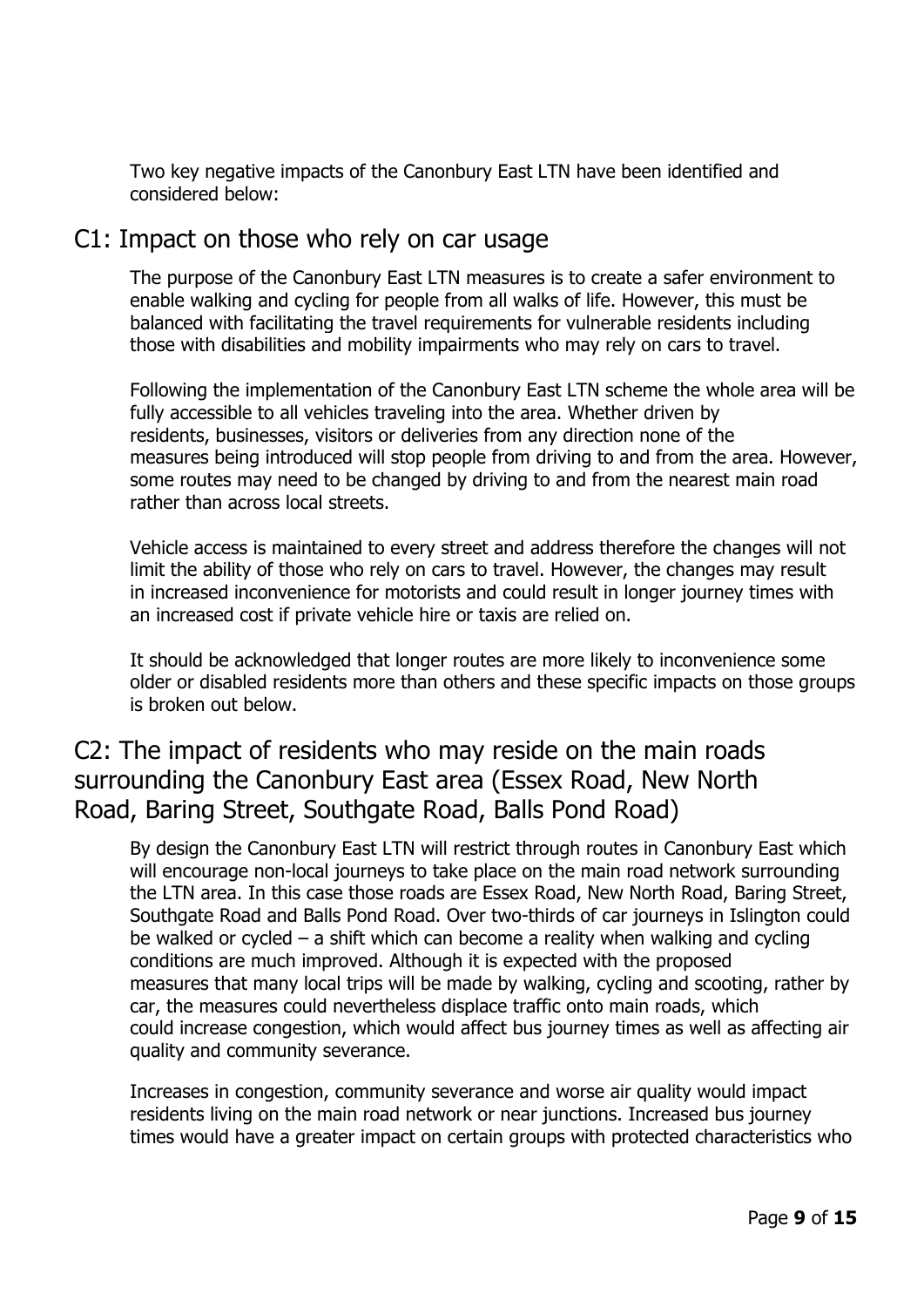are more likely to use bus services, and on those who would have the most difficulty dealing with the impacts of a reduced service.

A monitoring strategy has been put in place to understand whether displacement takes place onto Islington's main roads. It is anticipated that immediately following the scheme there will be some displacement while people get used to new road layouts and identify alternative routes. If displacement has arisen as an issue then this will trigger some of the reactive mitigation measures outlined in section 4.

In the below section these two impacts are broken down into how it may impact different groups with protect characteristics along with other potential impacts.

# d. Specific negative impacts

Some specific impacts have been identified for protected characteristic groups (corresponding to the above general impacts)

### Protected Characteristic: Age

C1: Although access to all addresses is maintained as part of the scheme, older people may rely on private cars, private vehicles for hire, or taxis more for their local trips and so may be inconvenienced by longer journeys. Longer journeys may also involve higher costs.

Other: Older and young people could be disproportionately disadvantaged by the increase in cycling and increased risk of conflict between pedestrians and cyclists if cycle infrastructure is not designed properly.

### Protected Characteristic: Disability

C1: Although access to all addresses is maintained as part of the scheme, disabled residents or visitors may rely on private cars, private vehicles for hire, or taxis more for their local trips and so may be inconvenienced by longer journeys. Longer journeys may also involve higher costs. As referenced in the resident profile section data indicates that private cars are just one means of travel for disabled residents and therefore should be considered on balance with the benefits.

The design of this scheme has considered that because access to every address is maintained, exempting blue badges, taxi's or cars for hire holders from the camera enforced closures and the resulting increase in convenience does not outweigh the many benefits to all people from a decrease in through traffic in the area. So for the purposes of the Experimental Traffic Order, parking control notice tickets will apply to any vehicle going through the traffic filters, though as outlined below in actions this can be reviewed following statutory consultation in June 2021.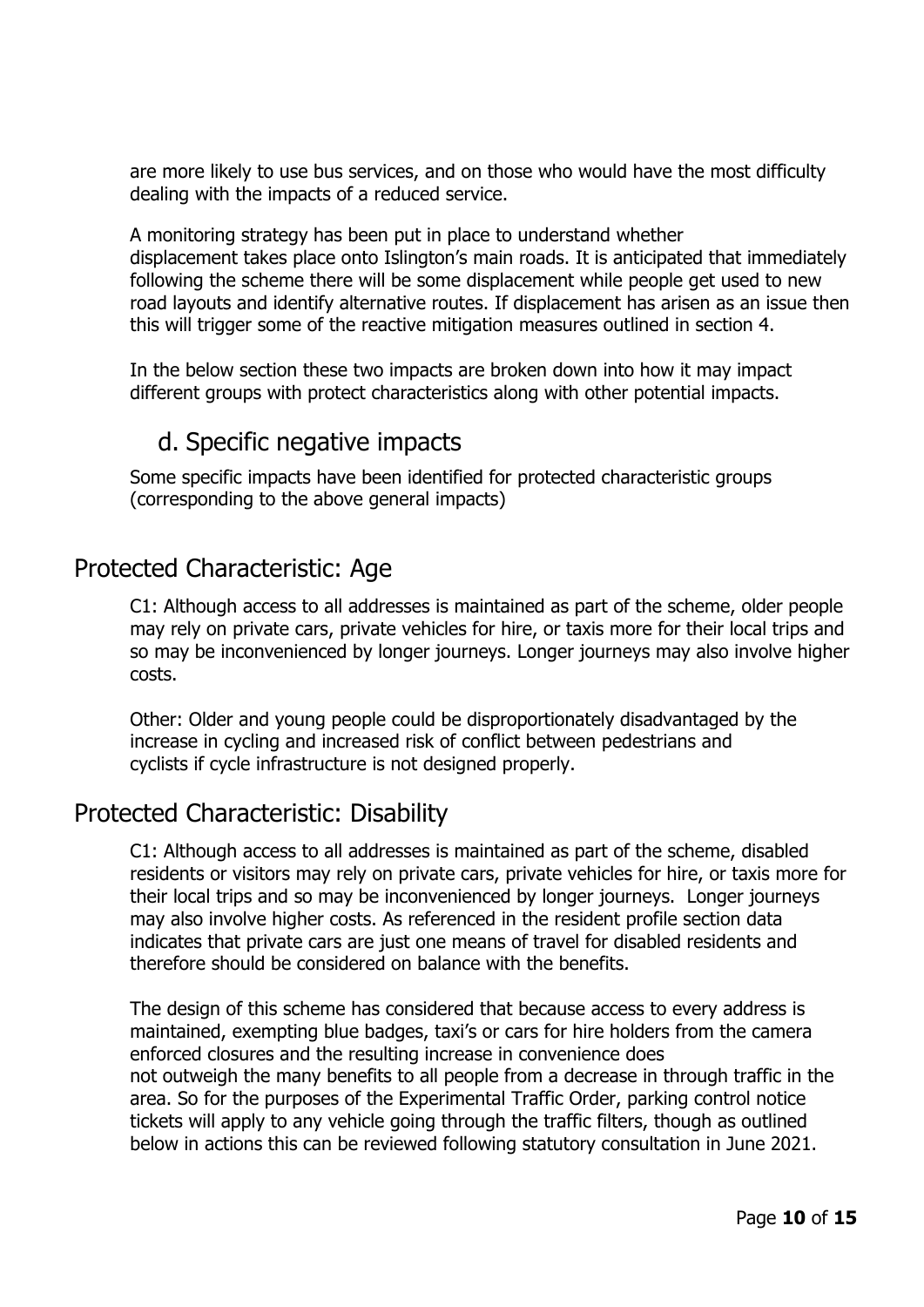The London Taxicard Scheme offers subsidised travel in licenced taxis and private hire vehicles to London residents with serious mobility impairments or who are severely sight impaired which will offset some of the increase in costs resulting from slightly longer routes as a result of the Canonbury East scheme.

C2: An increase in traffic on the main road could lead to bus delays which would disproportionately impact disabled residents who rely on the bus journeys for mobility.

Other: Disabled people could be disproportionately disadvantaged by the increase in cycling and increased risk of conflict between pedestrians and cyclists if cycle infrastructure is not designed properly.

#### Protected Characteristic: Gender re-assignment

No specific impacts identified

#### Protected Characteristic: Pregnancy and maternity

C1: Although access to or very close to all addresses is maintained as part of the scheme, pregnant women and those with young children may rely on private cars, private vehicles for hire, or taxis more for their local trips and so may be inconvenienced by longer journeys.

Other: Pregnant women or parents/carers with young children could be disproportionately disadvantaged by the increase in cycling if the risk of conflict between pedestrians and cyclists if new cycle infrastructure is not designed properly.

#### Protected Characteristic: Race

No specific impacts identified

#### Protected Characteristic: Religion or belief

No specific impacts identified

#### Protected Characteristic: Sex

No specific impacts identified

#### Protected Characteristic: Sexual orientation

No specific impacts identified

#### Protected Characteristic: Socio-economic status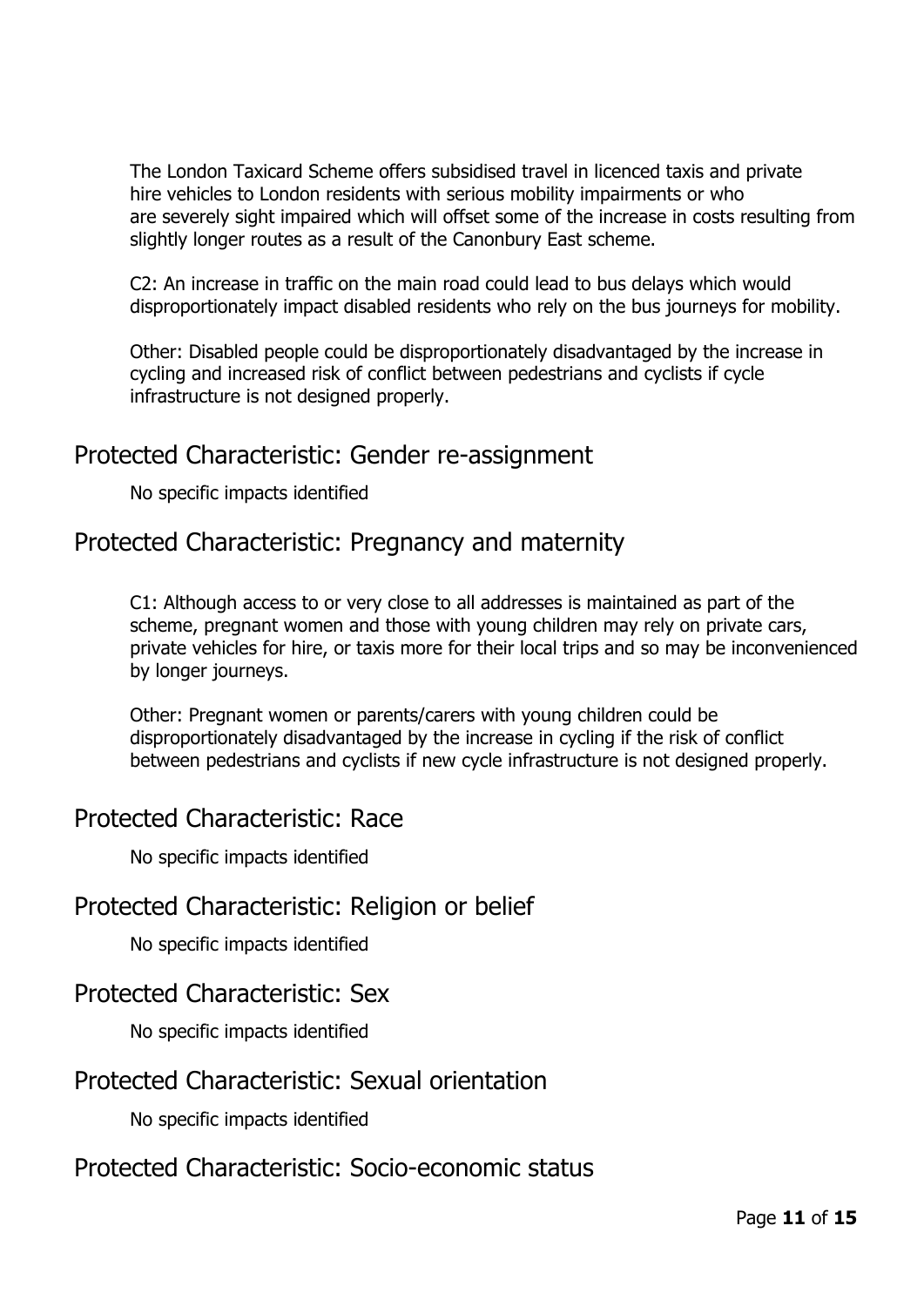C2: Lower income households are more likely to use buses, which could be impacted by the displacement of traffic to main roads. Should any traffic displacement occur, it could have a disproportionally negative impact on more deprived communities, with consequences in terms of congestion, severance and air quality.

Other: Purchasing and maintaining a bicycle can be prohibitively expensive, meaning people with less disposable income may be less able to own a bike than those with more disposable income. This in turn would mean they wouldn't have equal access to the new cycle infrastructure.

# 4.Safeguarding and Human Rights impacts

## a. Safeguarding risks and Human Rights breaches

Please describe any safeguarding risks for children or vulnerable adults AND any potential human rights breaches that may occur as a result of the proposal? Please refer to section 4.8 of the [guidance](http://sp.izzi/published/Records/Community%20and%20living/Information/Guidance/2015-2016/(2015-05-18)%20RIA%20Guidance.pdf) for more information.

No safeguarding risks for children or vulnerable adults, or human rights breaches, have been identified as likely resulting from the Canonbury East Scheme.

If potential safeguarding and human rights risks are identified, then please contact equalities@islington.gov.uk to discuss further.

# 5. Action

How will you respond to the impacts that you have identified in sections 3 and 4, or address any gaps in data or information?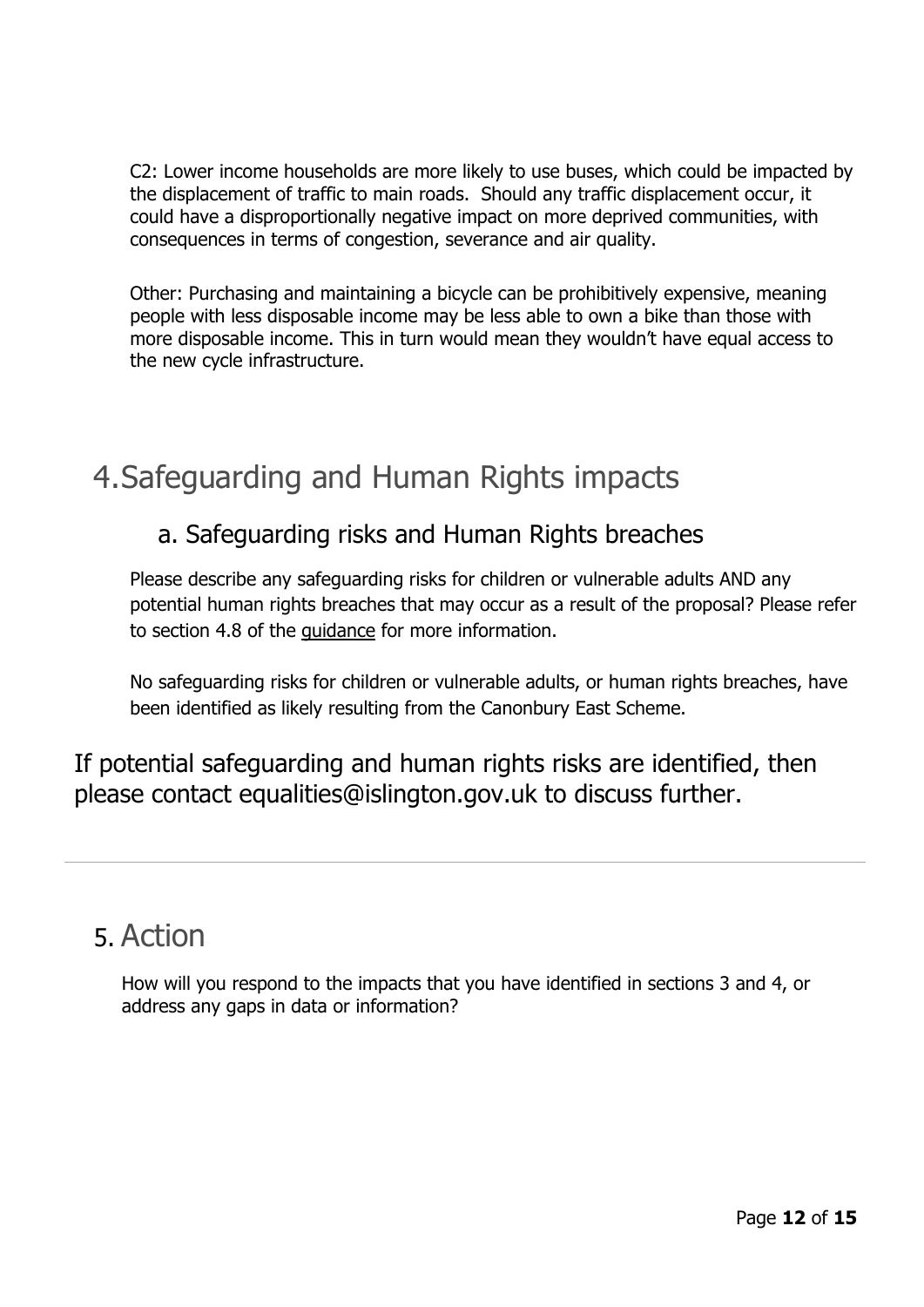| Negative Impact                                                                                                                                                          | Action                                                                                                                                                                                                                                                                                                                                                                                                                                                                                                                                                                                                                                   | Responsible<br>person or<br>team                                               | <b>Deadline</b>                                                                                                                            |
|--------------------------------------------------------------------------------------------------------------------------------------------------------------------------|------------------------------------------------------------------------------------------------------------------------------------------------------------------------------------------------------------------------------------------------------------------------------------------------------------------------------------------------------------------------------------------------------------------------------------------------------------------------------------------------------------------------------------------------------------------------------------------------------------------------------------------|--------------------------------------------------------------------------------|--------------------------------------------------------------------------------------------------------------------------------------------|
| C1: More<br>inconvenient car<br>trips<br>More costly trips if<br>taxis or private hire<br>vehicles are relied<br>on for people<br>with disabilities or<br>older people.  | The project team is engaging with<br>disabled groups in order to understand<br>impacts and develop mitigation actions if<br>considered required.<br>As part of the public consultation taking<br>place during June 2021 the team will<br>proactively engage with disabled groups<br>and individuals within the Canonbury<br>East LTN area to<br>ensure proportional representation and to<br>ensure any inconvenience or experiences<br>are accurately recorded and considered in<br>deciding to transition to<br>a permanent traffic order. This<br>engagement will likely take the<br>form of a disability focus group or<br>workshop. | Transport<br>Planning                                                          | Early<br>discussion<br>before<br>December<br>2020<br><b>Disability</b><br>focus group<br>as part of<br>consultation<br>during<br>June 2021 |
| C2: Main roads<br>impact<br>Possible increase<br>of bus journey<br>times which would<br>impact on older,<br>disabled or lower<br>income residents<br>disproportionately. | A robust and comprehensive monitoring<br>strategy will be put in place to gather<br>data on the displacement impacts on main<br>roads. This data will be considered<br>carefully in deciding to transition to a<br>permanent traffic order<br>If required and informed by monitoring<br>data, the Council will work with TfL to<br>identify bus priority corridors to improve<br>bus journey times. Bus priority schemes<br>will be implemented in consultation with<br>TfL to protect bus journey times if data<br>demonstrates that there are increased<br>delays in bus journeys for a<br>sustained period.                           | Transport<br>Planning<br>Transport<br>for London<br>Traffic and<br>Engineering | <b>December</b><br>2021 for 18<br>month<br>monitoring<br>data.<br>December<br>2022 for<br>bus<br>mitigation<br>schemes.                    |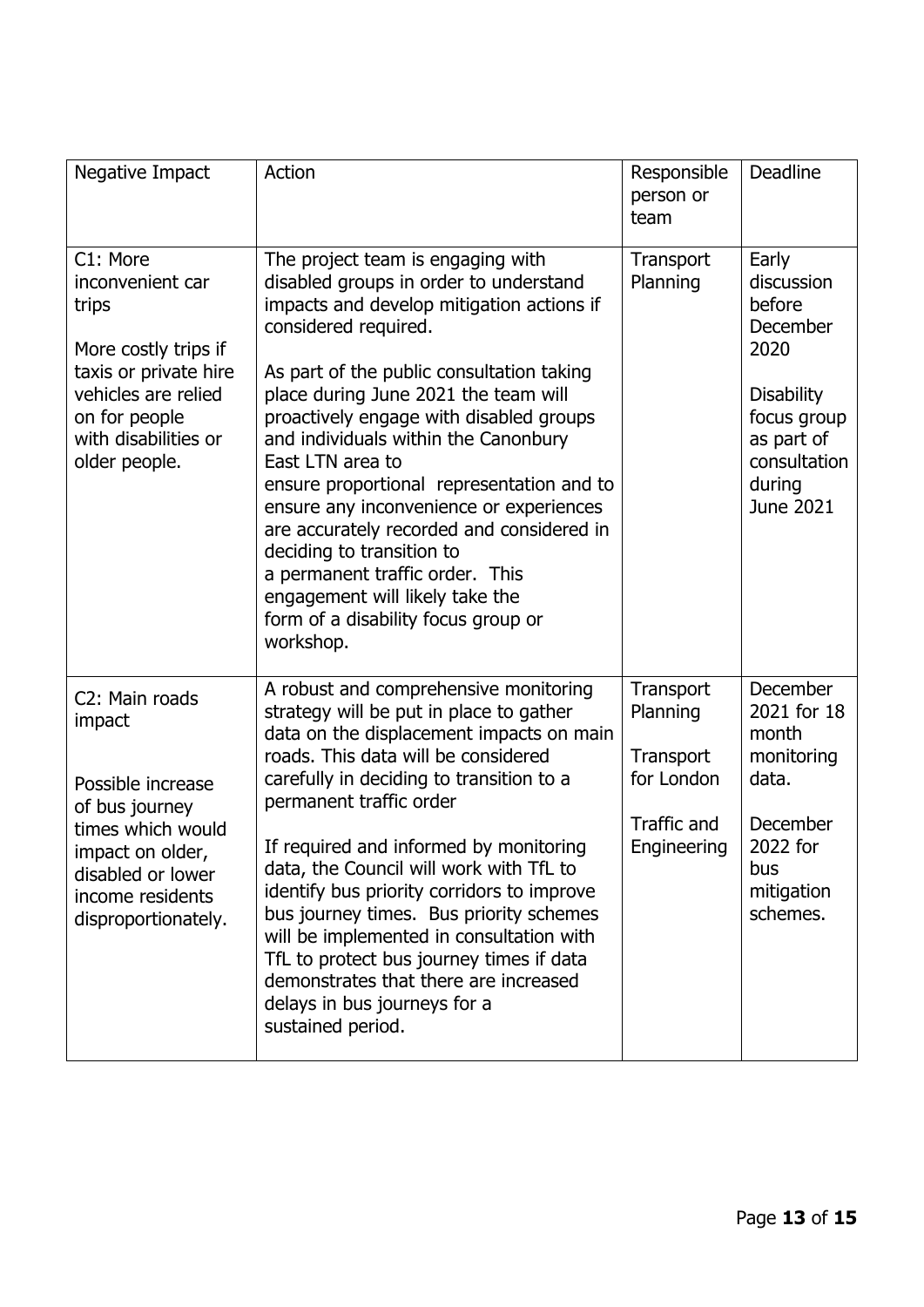| Negative Impact                                                                                                                                                                                                                                          | Action                                                                                                                                                                                                                                                                                                                                                                                                                                                                                                                                       | Responsible<br>person or<br>team                                           | Deadline                                                                                                           |
|----------------------------------------------------------------------------------------------------------------------------------------------------------------------------------------------------------------------------------------------------------|----------------------------------------------------------------------------------------------------------------------------------------------------------------------------------------------------------------------------------------------------------------------------------------------------------------------------------------------------------------------------------------------------------------------------------------------------------------------------------------------------------------------------------------------|----------------------------------------------------------------------------|--------------------------------------------------------------------------------------------------------------------|
| C2: Main roads<br>impact<br>Possible increasing<br>in air pollution on<br>the main roads<br>which would impact<br>disproportionately<br>on residents living<br>on main roads                                                                             | A robust and comprehensive monitoring<br>strategy will be put in place to gather<br>data on the displacement impacts on main<br>roads including air quality data where<br>possible. This data will be considered<br>carefully in deciding to transition to a<br>permanent traffic order.<br>Air quality schemes are being rolled out in<br>parallel, for instance the installation of<br>Electric Vehicle Charging Points, School<br>Streets and the Ultra-Low Emission Zone<br>extension will take effect in October<br>2021.               | Transport<br>Planning<br>Air quality<br>Team<br>Traffic and<br>engineering | <b>December</b><br>2021 for 18<br>month<br>monitoring<br>data.<br>Air quality<br>schemes<br>roll out is<br>ongoing |
| Other:<br>Older and young<br>people could be<br>disproportionately<br>disadvantaged by<br>the increase in<br>cycling and<br>increased risk of<br>conflict between<br>pedestrians and<br>cyclists if cycle<br>infrastructure is not<br>designed properly. | Potential conflict to be designed out, and<br>a focus on legibility, all designs<br>for Canonbury East have been reviewed<br>by an Inclusive Design Officer.<br>The engagement with disabled groups<br>outlined will also identify if there are<br>outstanding issues with regards to risks of<br>conflict between pedestrians and<br>cyclists.<br>All cycle infrastructure should be designed<br>for residents from all walks of life, so that<br>cycling is an accessible option regardless<br>of age, disability or types of cycles used. | Transport<br>Planning,<br>Traffic &<br>Parking                             | June 2021                                                                                                          |